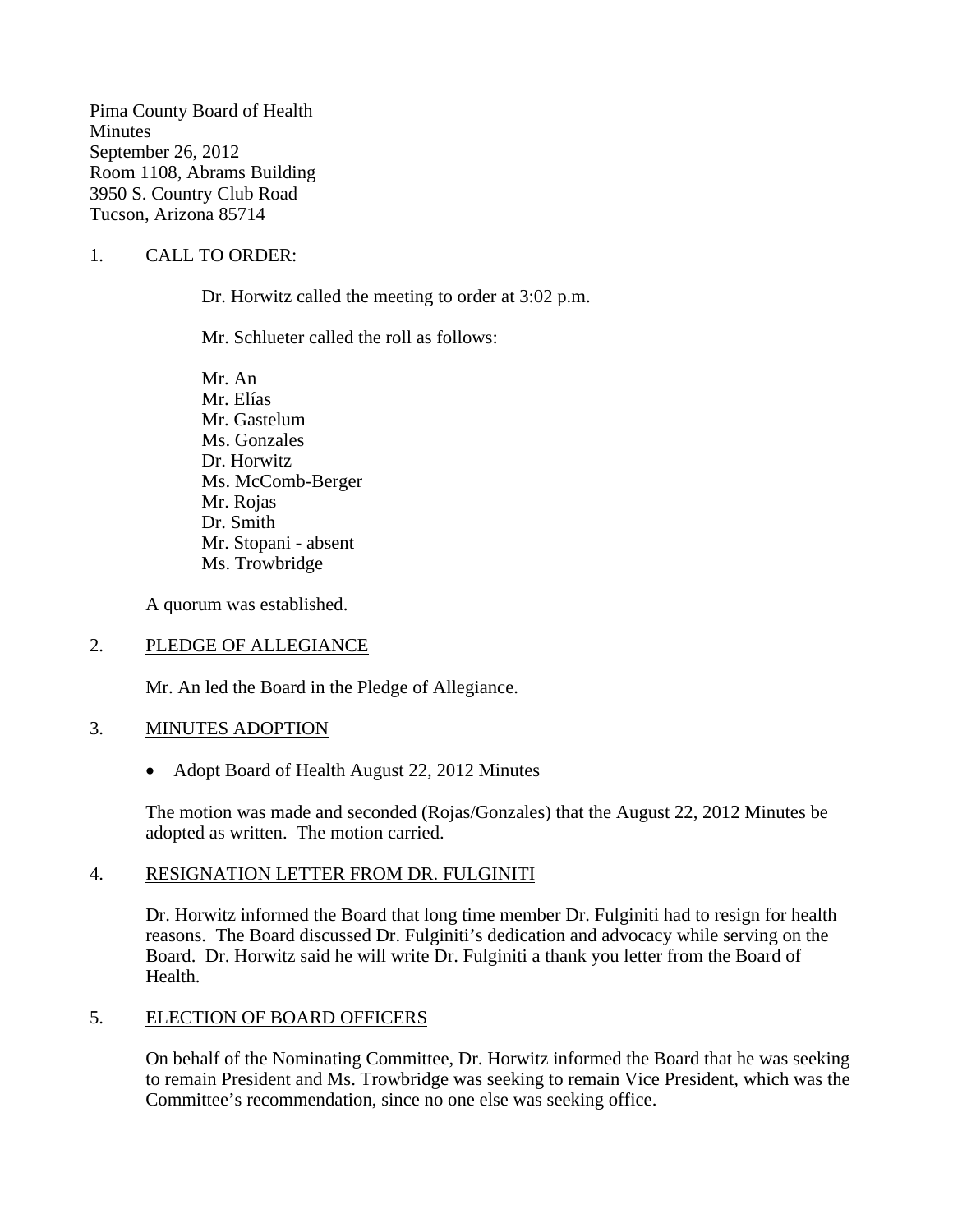The motion was made and seconded (Elías/Rojas) that Dr. Horwitz be reelected President and Ms. Trowbridge be reelected Vice President. The motion carried.

### 6. PIMA ANIMAL CARE CENTER ADVISORY COMMITTEE REPORT FROM DR. SMITH

Dr. Smith serves as the Board of Health representative on the Pima Animal Care Center (PACC) Advisory Committee. She provided a handout and briefed the Board on PACC and the Advisory Committee. PACC's Mission is to protect the public health and safety of the people and animals of Pima County. PACC partners with numerous volunteers and approximately 50 rescue groups. The Advisory Committee serves in an advisory capacity to the Board of Supervisors and the Manager of the Animal Care Center. Adoptable animals are not euthanized. Euthanasia is only for dangerous animals and those too sick to treat. The August 2012 euthanasia rate was 39 percent, down from 47 percent for August last year. Since Dr. Smith has been on the Committee she has noted donations totaling from \$11,000 to \$18,000 per month.

### 7. COMMUNITIES PUTTING PREVENTION TO WORK FINAL REPORT

Program Coordinator Donald Gates reported on the Communities Putting Prevention to Work (CPPW) grant which was a two-year, CDC funded grant which concluded on June 18. Dr. Gates reported that 99.42 percent of the funds awarded were expended. Dr. Gates referred to the final report, "2 Years of Making Healthy Living Easier" and pointed out the extensive list of community partners participating in CPPW, which covers pages 30 through 36, as a major indication of the success of the program. Other grant highlights include Pima County community and personal gardens now producing an estimate of over 500,000 servings of fruits and vegetables each year, and school wellness efforts provided 125,000 students with better access to nutritional education and healthy food, including via produce bars. The Food Bank, YMCA, University of Arizona, Carondelet and United Way are continuing efforts started through the CPPW program.

Discussion turned toward tracking long term benefits from the CPPW program. It was expressed that the real value of the program is the policy changes. Additionally the Youth Risk Behavior Survey (YRBS) and Behavioral Risk Factor Surveillance System (BRFSS) are tools in place to help gauge success into the future.

## 8. COMMUNITY HEALTH ASSESSMENT UPDATE

Program Manager – Senior Alan Bergen used a PowerPoint presentation to brief the Board on the Community Health Assessment (CHA) Report and ongoing efforts related to the CHA. Work on the CHA began back in 2010 with the formation of a steering committee and development of an action plan. Data was collected, analyzed and shared with a Community Health Assessment Team (CHAT) comprised of community health stakeholders. The CHAT then met and developed five health priorities. The five priorities are:

- Establish easier access to resources that support healthier lifestyles;
- Engage and coordinate community resources to improve the community's health status;
- Develop a community-wide data collection, analysis, and dissemination system to help track and monitor determinants of health;
- Promote health education and health literacy, especially among populations of need;